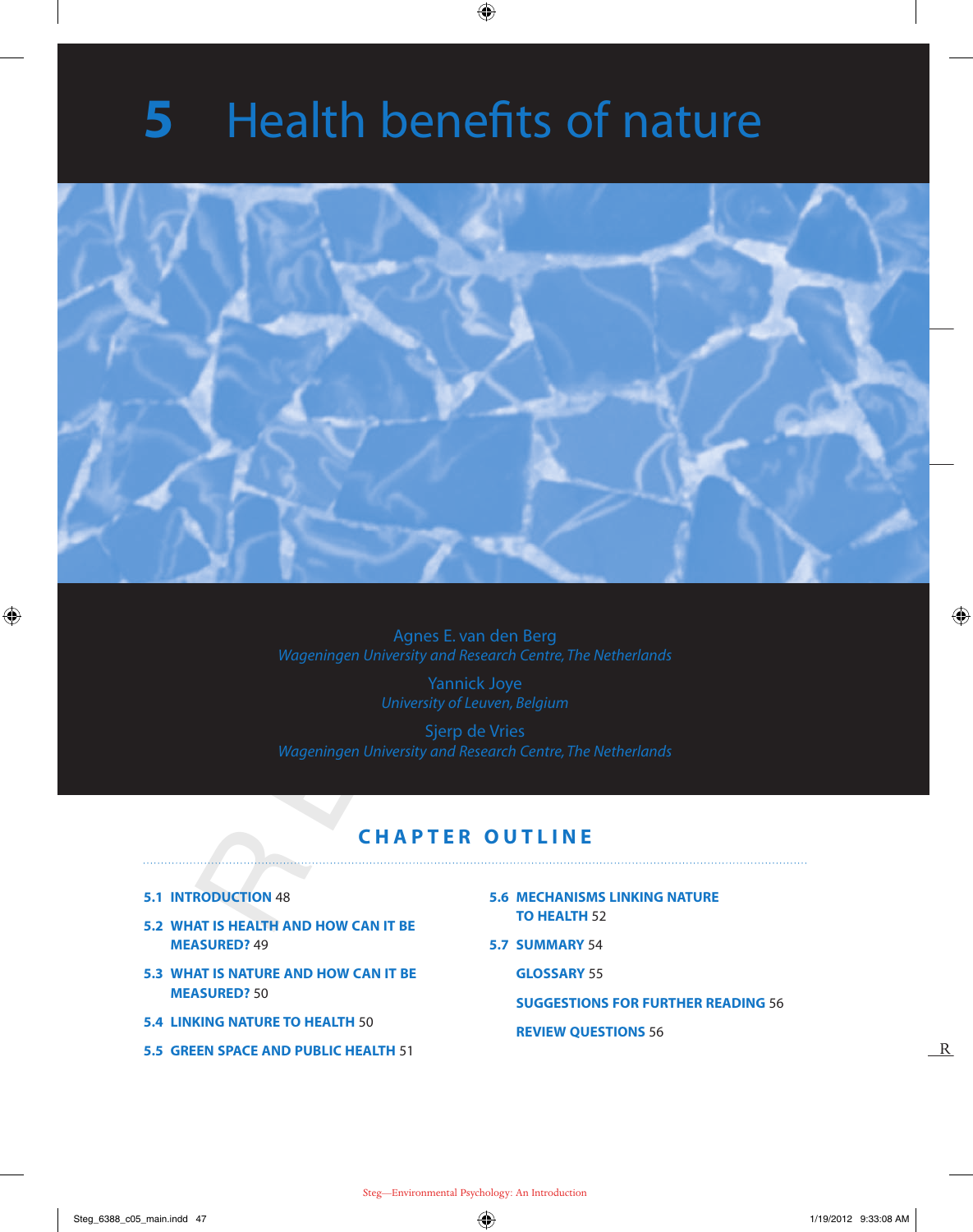# **5.1 Introduction**

is indicated that they agreed with the statement 'a visit to nature freling' (Frenchs, 2004). People do not only believe that nature<br>to m these beliefs. Initiatives that make use of the healing power<br>experience in many cou The idea that contact with **nature** can promote **health** and well-being has a long history in Western as well as non-Western cultures (Box 5.1). This idea is still very much alive today. For example, in a nationwide survey from the Netherlands, 92 per cent of respondents indicated that they agreed with the statement 'a visit to nature gives me a healthy feeling' (Frerichs, 2004). People do not only believe that nature is healthy, they also act on these beliefs. Initiatives that make use of the healing powers of nature have emerged and prospered in many countries. Some well-known examples are the 'green gyms' in the UK (Yerrel, 2008), the 'udeskole' or outdoor education programmes in Denmark (Bentsen, Søndergaard Jensen, Mygind, & Barfoed Randrup, 2010) and 'shinrin-yoku', a popular Japanese practice which refers to the act of visiting nature areas for therapeutic reasons (Park, Tsunetsugu, Kasetani, Kagawa, & Miyazaki, 2010).

 $\bigoplus$ 

The idea that contact with nature is healthy appears so intuitively valid, that for a long time, people felt no need to demonstrate or quantify nature's contribution to their health and well-being. However, recent developments in **public health promotion** in Western countries have stimulated a growing interest in and demand for the scientific study of nature-health relations. Owing to increased stress and a sedentary lifestyle, levels of cardiovascular disease, type II diabetes and respiratory conditions are rising at a rapid rate all across the Western world. Common-sense knowledge



#### **BOX 5.1 Historical Background**

One of the earliest references to the healthpromoting qualities of nature is found on an ancient Sumerian clay tablet which described the paradisal garden of Dilmun as a place where 'human beings are untouched by illness'. The Greek text *Air, Waters, and Places*, attributed to Hippocrates (460-370 BC), stresses the importance of climate, water quality and a scenic environment for health. In later periods, references

to physical and emotional benefits of nature can be found in historical texts about, among other things,mediaeval cloister gardens,romantic picturesque landscapes and Victorian period urban parks. For example, in the early 18th century, British Prime Minister William Pitt aptly captured the health functions of the capital's parks with the phrase 'the lungs of London'.

*Environmental Psychology: An Introduction*, First Edition. Edited by Linda Steg, Agnes E. van den Berg, Judith de Groot.

© 2012 the British Psychological Society and John Wiley & Sons, Ltd. Published 2012 by the British Psychological Society and John Wiley & Sons, Ltd.

**48**

R

⊕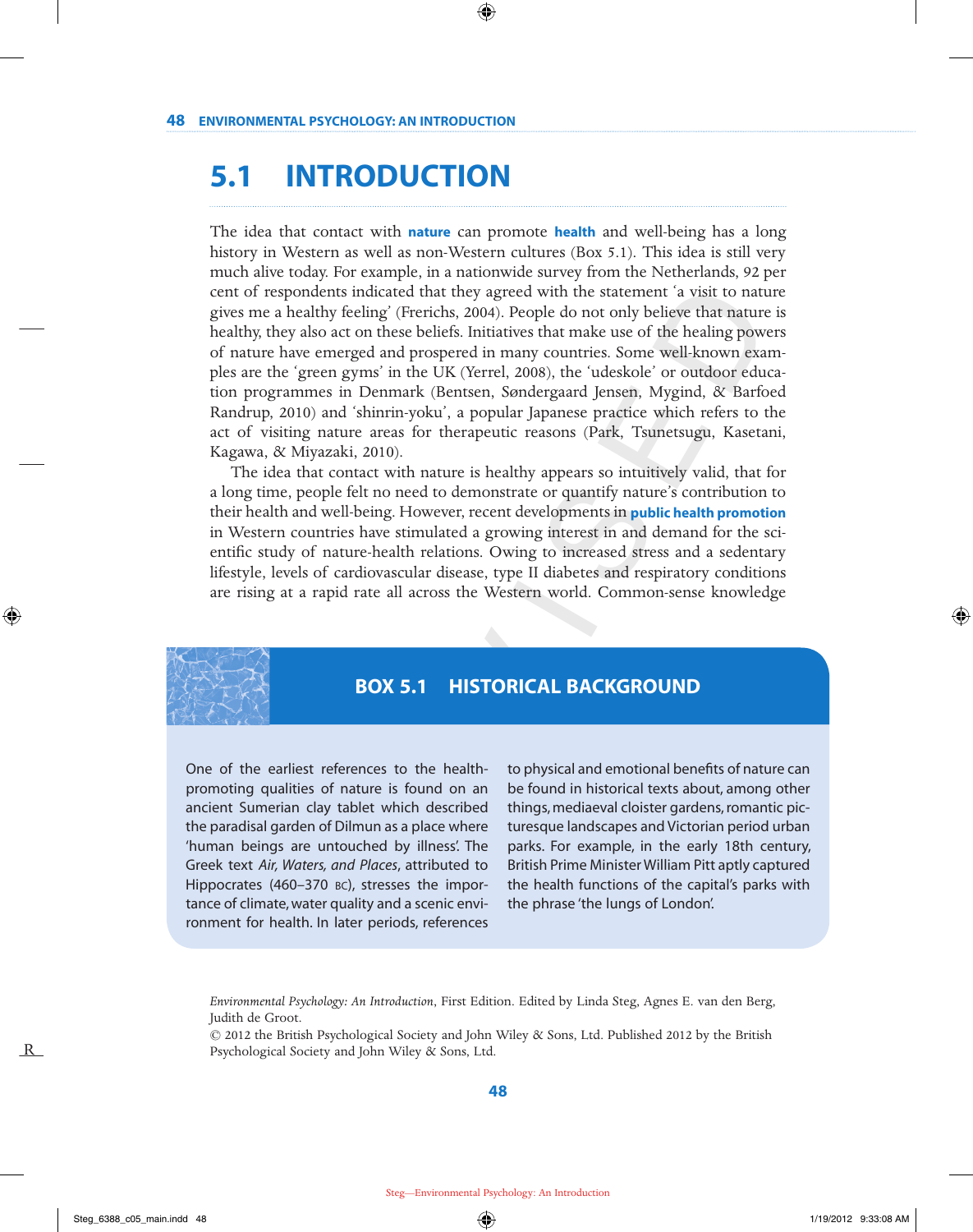suggests that natural environments can help to combat this health crisis by supporting an active, stress-free lifestyle. But does it really work? And if it works, what size and type of nature is needed to achieve certain health benefits? Where? And for whom? To answer these questions, environmental psychologists have started to collect scientific evidence on nature–health relationships and possible mechanisms underlying these relationships. This chapter will give an overview of this research area, starting with a brief introduction to the concepts of health and nature.

⊕

# **5.2 What Is Health and How Can It Be Measured?**

rea, starting with a brief introduction to the concepts of healt<br> **5.2 WHAT IS HEALTH AND HO**<br> **BE MEASURED?**<br> **REALTH AND HO**<br> **REALTH AND HO**<br> **REALTH AND HO**<br> **REALTH AND HO**<br> **REALTH AND HO**<br> **REALTH AND HO**<br> **REALTH A** Traditionally, health has been defined in Western societies as the 'absence of diseases'. This definition is in line with the biomedical or **pathogenic approach to health** that conceptualises disease exclusively as a biological process that is the result of exposure to a certain pathogen (such as a virus or a bacterium). By contrast, the biopsychosocial or **salutogenic approach to health** sees health as a multidimensional concept that involves not only biological but also psychological and social influences. This approach focuses on identifying factors that promote health rather than on factors that cause disease (Antonovsky, 1979). The health-promoting effects of nature, as discussed in this chapter, can be placed within this approach.

The biopsychosocial or salutogenic conception of health is reflected in the wellknown definition of health proposed by the World Health Organization (WHO, 1948): 'Health is a state of complete physical, mental and social well-being and not merely the absence of disease or infirmity'. However, this WHO definition has been criticised as being too broad. Alternatively, health has been defined as 'a condition of well-being free of disease or infirmity' (Saracci, 1997). This definition provides an intermediate view of health as a positive yet measurable concept, and as such, it provides a suitable starting point for the study of health benefits of nature.

The health status of an individual or group can be measured by means of **health indicators**. A distinction can be made between clinical and public health indicators. **Clinical health indicators** cover objective and subjective measures of patient functioning, such as symptom severity, mortality, hospital days, medication use, discomfort (pain, nausea) and patient satisfaction. **Public health indicators** give an indication of the health status of a population. These indicators include measures based on birth and death statistics, such as **mortality rates** and life expectancy, measures of the prevalence and incidence of disease and **illness** (also called **morbidity rates**), measures of self-reported general, mental and physical health, and measures of health-related quality of life. In addition to primary health indicators, **health risk factors**, such as smoking, inactivity or stress, can be distinguished, which are associated with an increased probability of disease occurrence in the future.

⊕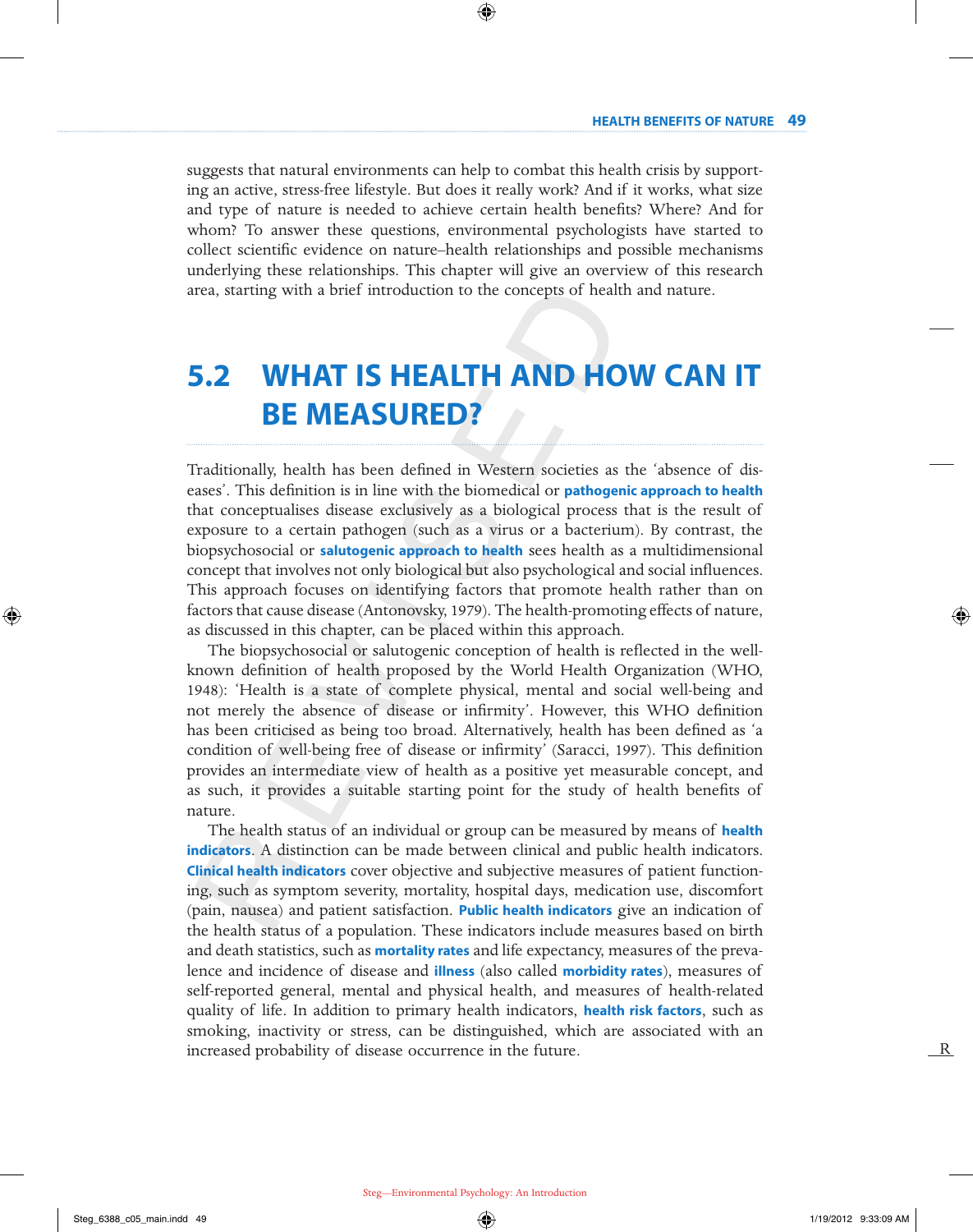# **5.3 What Is Nature and How Can It Be Measured?**

⊕

natural environments and features of those environments, su<br>natural environments and features civale aperience plays an important re<br>interactions, representations of natural environments and feature<br>is, films, video and vi Within environmental psychology, the term nature is generally used to denote a broad category of natural environments and features of those environments, such as single trees, animals or clouds. Because visual experience plays an important role in human–nature interactions, representations of natural environments and features, such as photographs, films, video and virtual nature, are also included in the concept of nature. The term **natural environment** is also broadly defined to include any kind of environment, place or setting where vegetation and other natural elements (such as water) are dominantly present. However, different terms tend to be used depending on the degree of cultivation and the size of the setting. As discussed in Chapter 4, the term **landscape** is typically used for areas, often located in the countryside, that are the result of an interaction between human and natural factors. The term **nature area** is used to describe more large-scale natural settings that have developed through natural growth rather than design or planning. Finally, **green space** is a term that is mostly used by policy makers to refer to nature in and around urban areas, such as parks, trees along streets and gardens.

Measures of the presence, amount or quality of green space in a certain area or place are commonly referred to as **green space indicators**. Just like health indicators, green space indicators can be assessed in an objective or subjective manner. Objective green space indicators, such as the percentage of an area covered by vegetation or water, can be calculated from maps, photos or land-use databases, or by conducting systematic on-site observations. Subjective (or perceived) indicators can be derived from respondents' own descriptions of the amount and/or quality of green space in their own environment.

# **5.4 Linking Nature to Health**

In 1984, Roger Ulrich published a study in the prestigious journal *Science* which, for the first time, provided reliable empirical evidence that exposure to nature may improve human health (Ulrich, 1984). Using the hospital files of patients recovering from gallbladder surgery, Ulrich demonstrated that patients in rooms overlooking a natural area with trees required somewhat shorter postoperative hospital stays, received fewer negative comments in nurses' notes and needed less doses of strong painkillers than patients with a view of a brick wall, especially on days 2–5 after the surgery, when they had sufficiently recovered to be aware of their surroundings, but still suffered substantial pain (Figure 5.1).

The findings of Ulrich's hospital-file study have been replicated in a series of clinical trials in a Korean hospital in which patients were, after surgery, assigned to rooms

R

⊕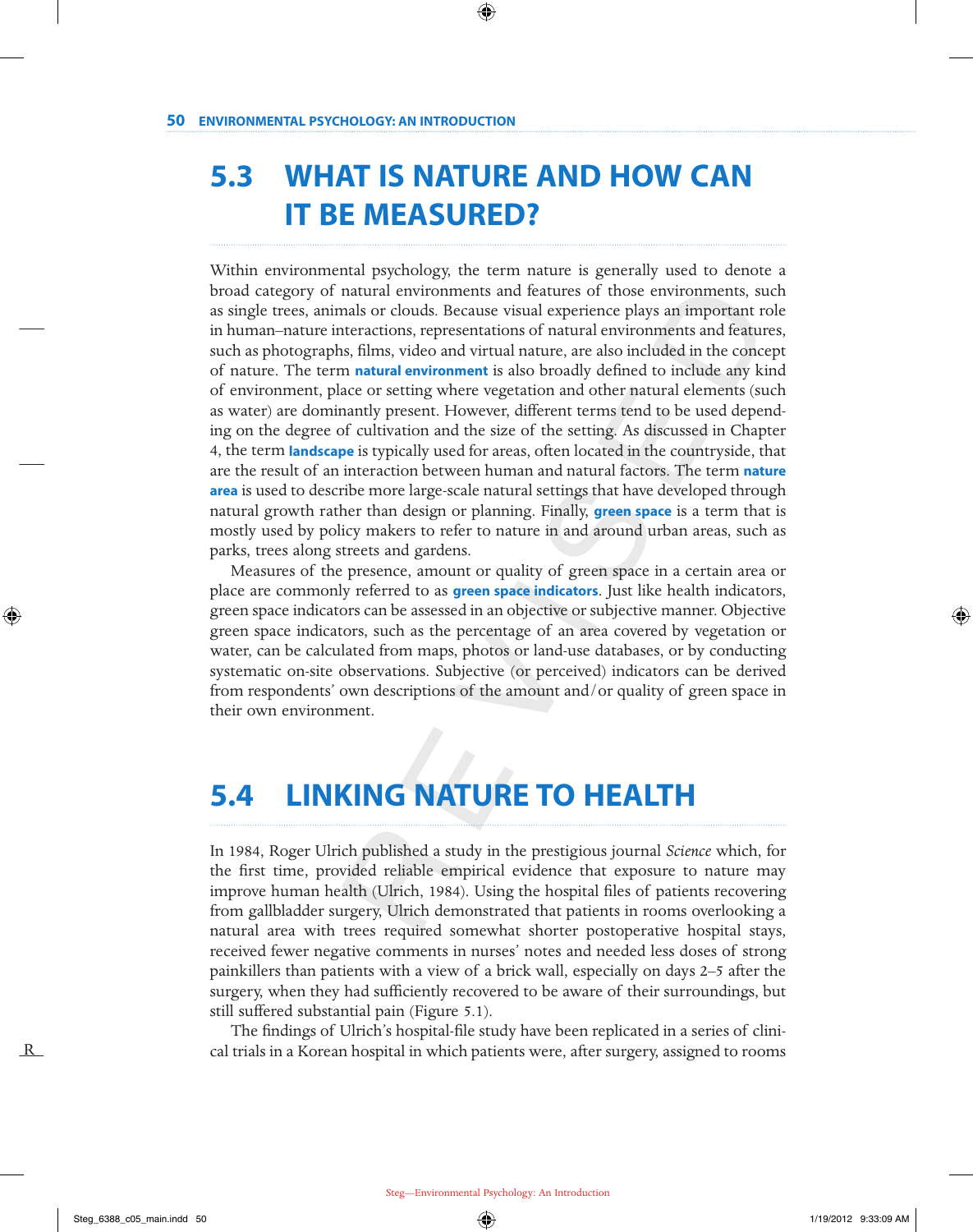#### **HEALTH BENEFITS OF NATURE 51**



 $\bigoplus$ 

**Figure 5.1** *Intake of doses of strong painkillers among patients recovering from gallbladder surgery in rooms with a view of nature or a view of a brick wall*.

Adapted from Ulrich (1984).

⊕

with and without potted plants (Park, 2006). The results of these trials showed, among other things, that patients in rooms with plants experienced shorter hospital stays and needed fewer intakes of postoperative pain medication than patients in rooms without plants. Unlike the patients in Ulrich's hospital-file study, the patients in the Korean studies were randomly (that means by chance) allocated by the experimenters to rooms that were exactly similar except for the presence of plants. Therefore, the health differences between the groups who recovered in the two types of rooms can be unambiguously attributed to the presence of plants.

Outside the hospital, a substantial amount of research has documented positive health impacts of nature-based therapy programmes, such as wilderness programmes, horticultural therapy or green exercise programmes (Frumkin, 2001). Unfortunately, these studies have typically failed to include control groups that received the same kind of therapy in a non-natural environment. This makes it difficult to determine whether any health benefits were due to the natural environment, or to other factors, such as the structure, staffing and activities of the programmes. Consequently, research on nature-based therapies provides only circumstantial evidence for a relationship between nature and health.

### **5.5 Green Space and Public Health**

A more recent line of research has investigated the relationship between access to green space in the living environment and public health. This research has used

 $R$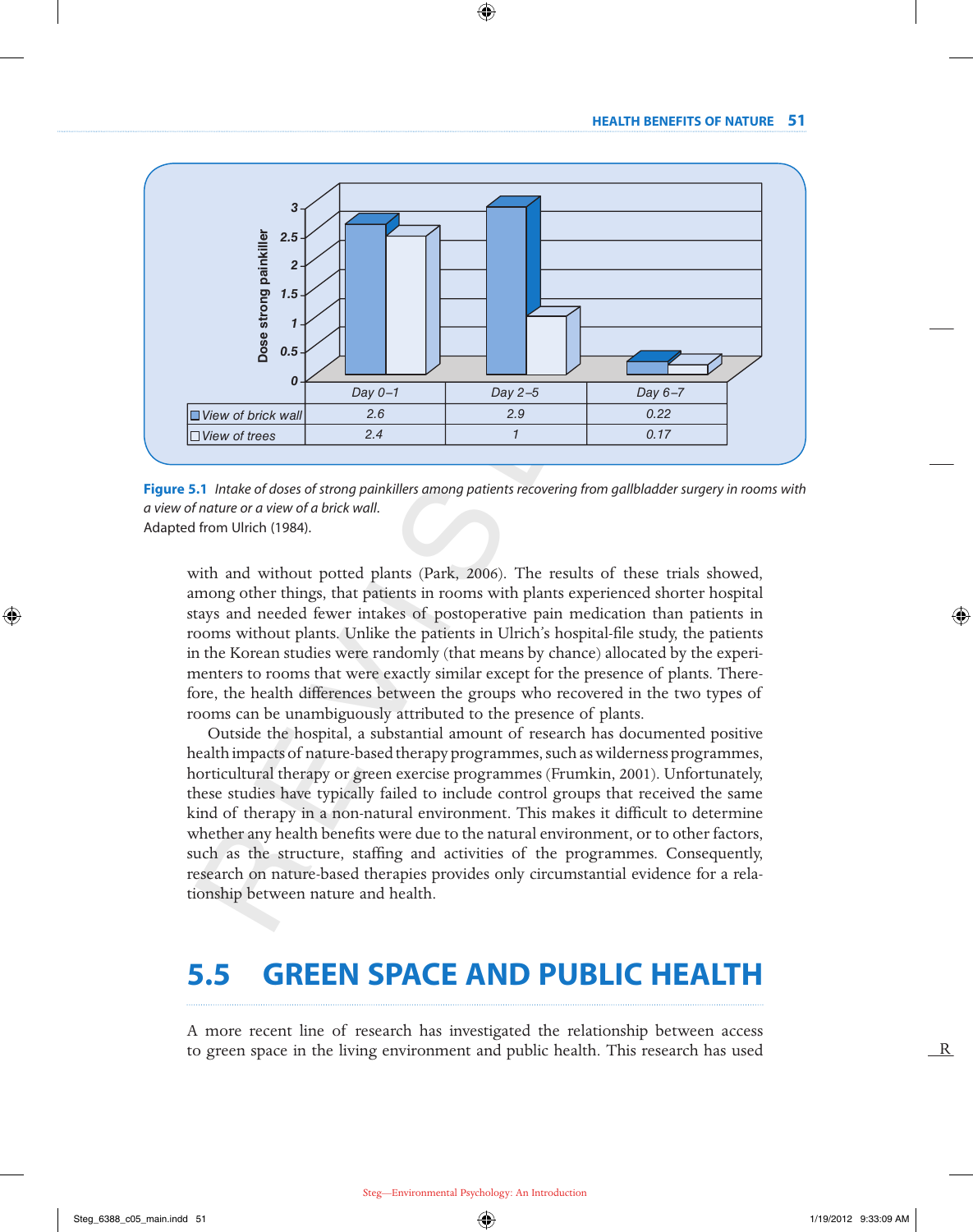#### **52 ENVIRONMENTAL PSYCHOLOGY: AN INTRODUCTION**

preeuvenberg, 2003) found that residents with a high percenta 1 or 3 km ratius around their home reported better general agrees and green percentations in the home reported better general agrees home. These findings have b large-scale population studies to compare the health and well-being of people living in green areas with the health and well-being of those living in less green areas. Because attractive, natural neighbourhoods tend to attract wealthier and thus healthier people, advanced statistical techniques are used to control for confounding effects of socio-economic background variables. In a pioneering study among more than 10,000 residents of the Netherlands, De Vries and colleagues (De Vries, Verheij, Groenewegen, & Spreeuwenberg, 2003) found that residents with a high percentage of green space in a 1 or 3 km radius around their home reported better general and mental health and fewer health complaints than those with a low percentage of green space around their home. These findings have been replicated with different populations, health measures and green space indicators in studies in the Netherlands (Maas, Verheij et al., 2009) and other countries such as England (Mitchell & Popham, 2007, 2008), Denmark (Stigsdotter et al., 2010), Australia (Sugiyama, Leslie, Giles-Corti, & Owen, 2008) and Japan (Takano, Nakamura, & Watanabe, 2002). However, a recent study in New Zealand found no association between green space and mortality rates (Richardson, Pearce, Mitchell, Day, & Kingham, 2010).

⊕

**Epidemiological studies** have consistently indicated that relationships between green space and health are stronger for groups who tend to spend more time in and near their homes, such as the elderly, housewives and people with a low socioeconomic status. As a result, health inequalities between different socio-economic groups might be reduced by the availability of green space. Indeed, a study in England showed that disparity in mortality rates between poor and rich people was about twice as low in very green neighbourhoods as in barren neighbourhoods (Mitchell & Popham, 2008). Thus, access to green space may protect people from the negative health consequences of having a low income.

Research on relationships between green space and health has focused mostly on the presence or amount of green space in the living environment. However, data from a study in 80 Dutch neighbourhoods suggest that the quality of the green space is also important for health (Van Dillen, De Vries, Groenewegen, & Spreeuwenberg, 2011). The researchers collected objective information on quality indicators such as absence of litter, accessibility and colourfulness by means of observations. Residents in neighbourhoods with green space of high quality generally reported better health than residents in neighbourhoods with low quality green space, independent of the amount of green space.

# **5.6 Mechanisms Linking Nature to Health**

How can a positive relationship between nature and health be explained? We will discuss four possible mechanisms that are frequently mentioned in the literature (De Vries, 2010): (1) improvement in **air quality**, (2) stimulation of **physical activity**, (3)

R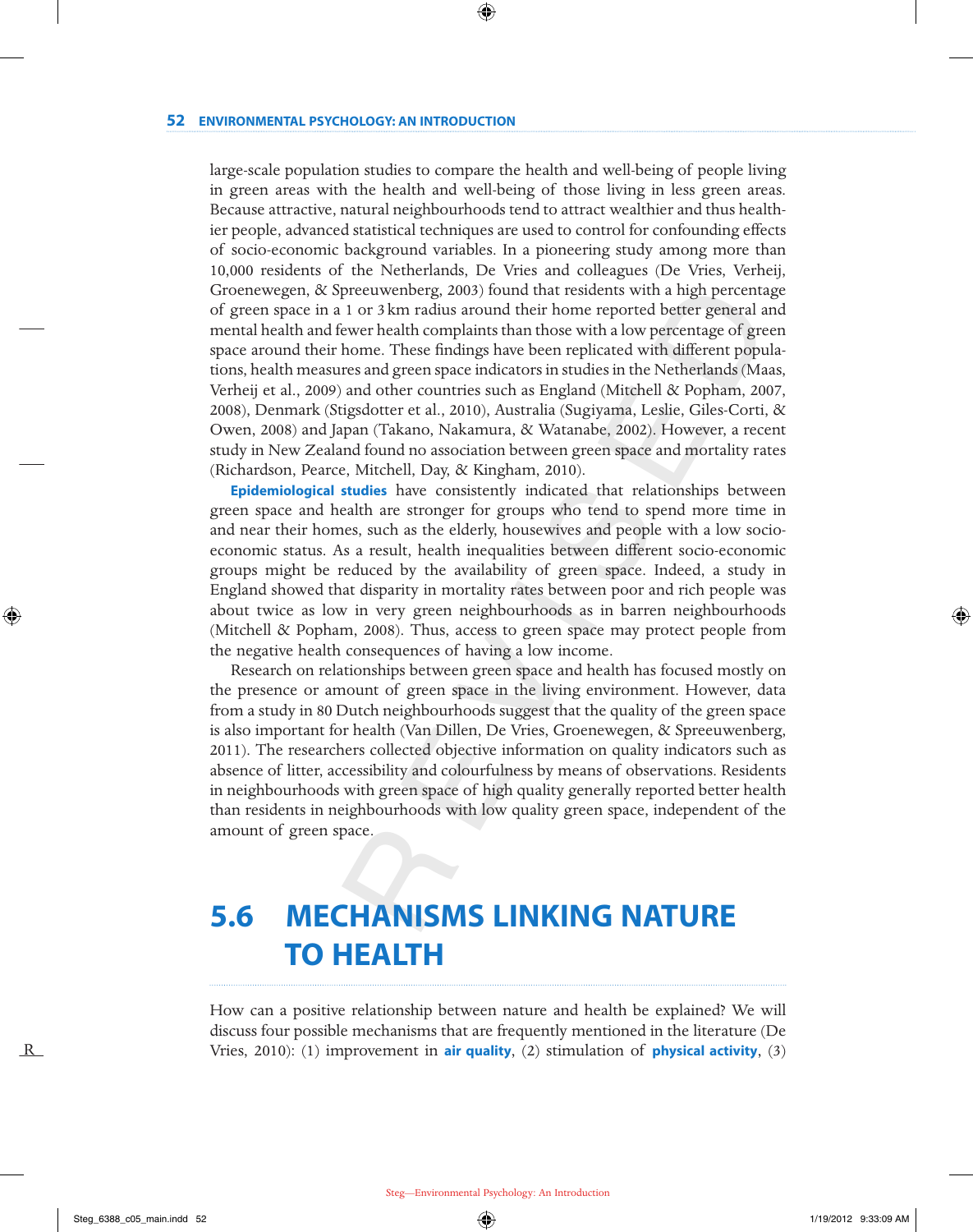#### **HEALTH BENEFITS OF NATURE 53**



 $\bigoplus$ 

**Figure 5.2** *Schematic representation of relationships among nature, health, and underlying mechanisms. Solid lines represent established relationships; dashed lines represent weaker or inconsistent relationships*.

facilitation of **social cohesion**, and (4) restoration from (or reduction in) **stress** and **mental fatigue** (Figure 5.2). This selection is not complete; other mechanisms, such as reduced aggression and crime or an increased intake of healthy foods (from the garden), may also be at work. However, because research on these mechanisms is mostly absent or limited, their relevance cannot yet be assessed.

Mature<br>
Social Social Social Social Social Social Social Social Social Social Social Social Social Social Social Social Material Social Material Social Reduction<br>
Social Social Social Constrainers (Figure 5.2). This sleed The importance of air quality, physical activity, social cohesion and stress reduction for health has been well established. However, to qualify as explanations of health benefits of nature, it needs to be demonstrated that these factors are positively related to the presence of nature. With respect to air quality, it has been sufficiently proven that trees and other green elements can filter fine particle pollution from the air. However, the capacity of trees to filter the air is limited. Calculations from American data indicate that a city needs to have a tree cover of 42 per cent to achieve a reduction in fine dust of 1 per cent (Nowak, Crane, & Stevens, 2006). Moreover, trees may also have a negative influence on air quality; they can impede airflow in urban areas which can cause dust to be 'trapped'. Based on these and other findings, the effect of vegetation (trees and shrubs) on air quality in and around cities appears to be limited and variable (Wesseling, Beijk, & Van Kuijeren, 2008).

When it comes to physical activity, people do usually appreciate the presence of green spaces in the local area that can be used for recreation and transport. This does not mean, however, that physical activity levels will rise as more green space becomes locally available. The desire to exercise is to a large extent intrinsically motivated. People who want to be active will find themselves a way to do so, even if it requires taking the car to travel to a remote green area. Moreover, being in a green area does not necessarily imply being active. Some green spaces invite passive forms of recreation, such as quiet reflection, rather than active forms. In line with these considerations, the evidence for a positive link between nature and physical

⊕

 $R$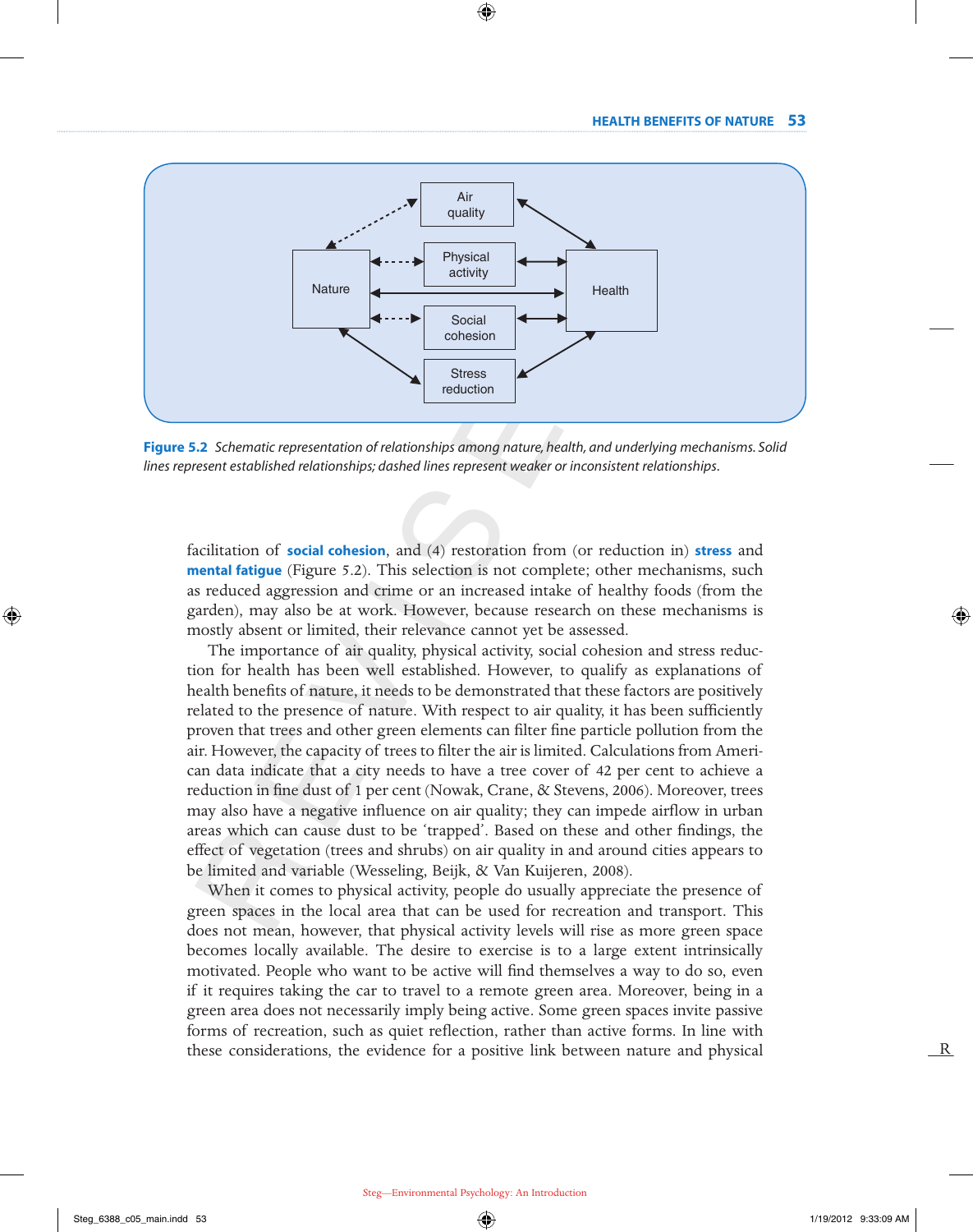#### **54 ENVIRONMENTAL PSYCHOLOGY: AN INTRODUCTION**

activity thus far has been mixed and inconclusive (Maas, Verheij, Spreeuwenberg, & Groenewegen, 2008). However, for special groups such as children and the elderly who are more limited in their freedom to move, there is consistent and growing evidence that the greenness of the environment is positively related to physical activity (Floriani & Kennedy, 2008).

⊕

Several studies have shown that green space nearby may contribute to social contacts and cohesion (or bonds) between neighbourhood members (Coley, Kuo, & Sullivan, 1997; Kuo, Sullivan, Coley, & Brunson, 1998). However, because most of these studies have been conducted in the same, very poor and barren, city neighbourhood of Chicago, the relevance of these findings to other settings may be questioned. Studies conducted in wealthier and greener areas suggest that green space may promote a general sense of cohesion and community in a neighbourhood without actually stimulating the amount of social contacts with neighbours (Maas, van Dillen, Verheij, & Groenewegen, 2009; Sugiyama et al., 2008).

(or bonds) between neighbourhood members (Coley, Kuo, Sullivan, Coley, Kuo, Sullivan, Coley, & Brunson, 1998). However, because most once are onducted in the same, very poor and barren, city neighbourhoc relevance of thes The three mechanisms discussed thus far all assume that people must 'go out' and make direct physical contact with nature in order to experience health benefits. The validity of this assumption is, however, challenged by findings that merely viewing nature from a window can already have beneficial effects. For example, the patients in Ulrich's hospital study experienced health benefits from viewing nature while they were lying in bed, alone, in an air-conditioned room. Physical activity, social contacts or air quality cannot have caused these effects; there must be another, more perceptual or psychological, route leading from nature to health. The existence of such a psychological route is indicated by a large body of experimental studies which have consistently shown that viewing (slides or videos of) natural environments promotes faster and more complete restoration from stress and mental fatigue than viewing built or other non-natural environments. The details of this research, which has become known as 'restorative environments research', will be discussed in the next chapter.

Based on the quality and quantity of research and consistency of the findings, experts agree that stress-reduction provides the most plausible and comprehensive explanation for health benefits of nature (Health Council of the Netherlands, 2004). This underlines the importance of considering psychological factors when promoting healthy environments. However, more research is needed before any conclusions on the relative importance of different mechanisms underlying relationships between nature and health can be drawn.

# **5.7 Summary**

In this chapter we have provided an overview of recent efforts at empirically verifying the long-standing and widely held notion that contact with nature can promote people's health and well-being. We have shown that there is increasing evidence from well-controlled research that links nature to clinical and public health indicators.

R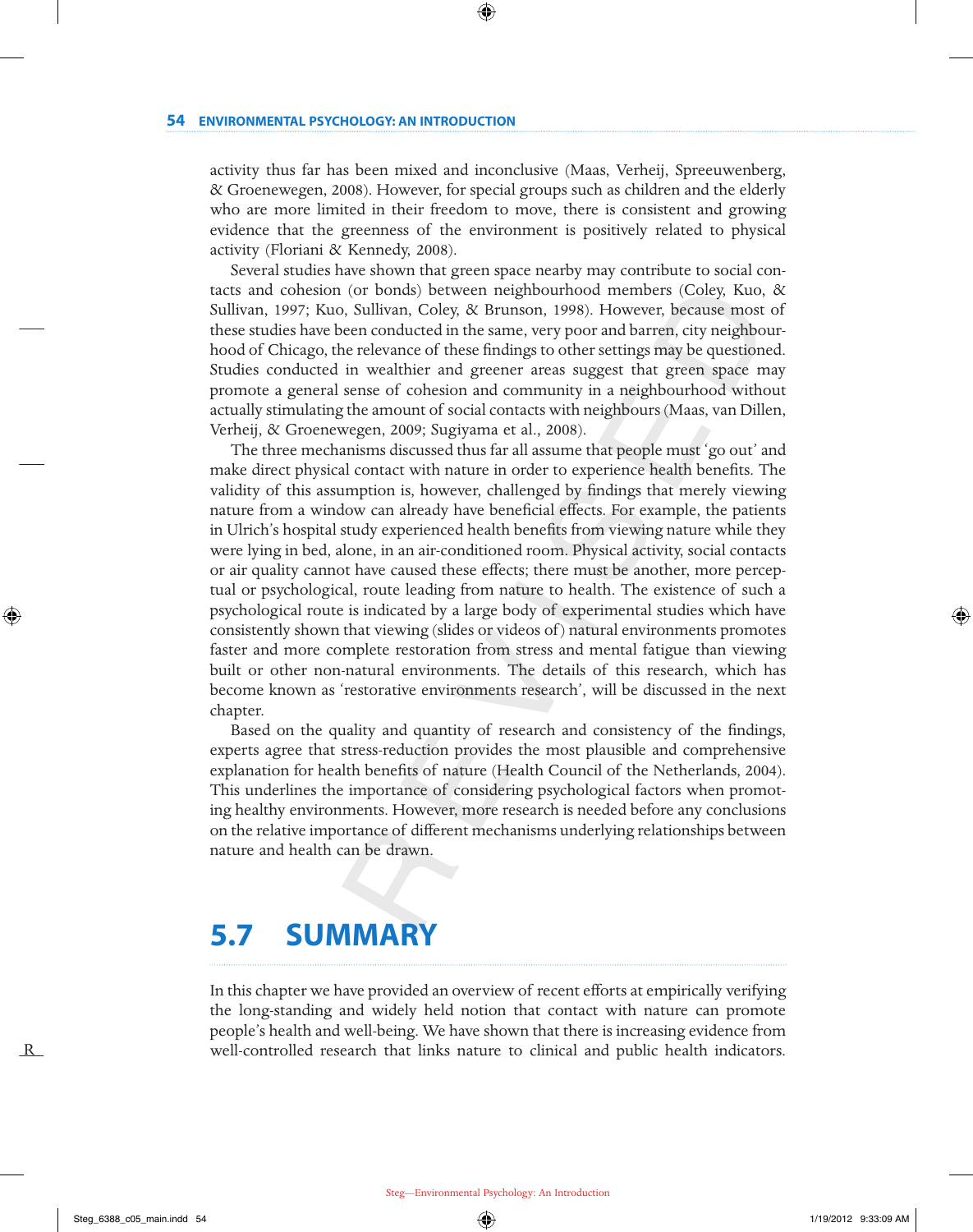However, the causal nature of this relationship needs to be further established. We have also discussed the evidence for four mechanisms that may explain a relationship between nature and health: (1) air quality, (2) physical activity, (3) social cohesion and (4) stress reduction. This chapter suggested that thus far stress reduction provides the most plausible and comprehensive explanation for health benefits of nature. In general, the scientific research and insights discussed in this chapter provide a scientific base for the formal acceptance and better practical use of health benefits of nature in policy and practice.

⊕

### **Glossary**

- **air quality** a measure of the condition of air relative to the requirements of humans or other species.
- **clinical health indicators** objective and subjective measures of patient functioning.
- **epidemiological studies** studies on the distribution and determinants of health-related states or events.

**green space** a term mostly used by policy makers to refer to nature in and around urban areas. **green space indicator** a measure of the presence, quantity or quality of green space.

**health** a condition of well-being free of disease or infirmity.

**health indicator** a measure of the health status of an individual or group.

- **health risk factor** behaviour or other characteristics associated with an increased probability of future disease occurrence.
- **illness** the subjective state of 'unwellness' which can occur independently of, or in conjunction with, disease or sickness.
- **landscape** an area, as perceived by people, whose character is the result of the action and interaction of natural and human factors.
- **mental fatigue** a neurological symptom, also referred to as 'directed attentional fatigue', which occurs when parts of the central executive brain system become fatigued.
- fic base for the formal acceptance and better practical use c<br>ature in policy and practice.<br>
<br> **GLOSSARY**<br>
<br> **ir quality** a measure of the condition of air relative to the requireme<br>
species.<br>
<br>
Birical health indicators o **morbidity rate** the number of individuals suffering from a disease during a given time period (the prevalence rate) or the number of newly appearing cases of a disease per unit of time (incidence rate).
- **mortality rate** the number of deaths (in general, or due to a specific cause) in a population, typically expressed in units of deaths per 1000 individuals per year.
- **natural environment** any kind of environment, place or setting where vegetation and other natural elements are dominantly present.
- **nature** a broad concept that encompasses natural areas such as forests as well as agricultural landscapes, urban greenery, and natural elements and features such as trees and lakes.
- **nature area** a natural setting, often large scale and remotely located, that has developed through natural growth rather than design or planning.
- **pathogenic approach to health** an approach to health that focuses on the identification and elimination of factors that cause disease.
- **physical activity** any bodily movement produced by skeletal muscles that causes your body to work harder than normal.